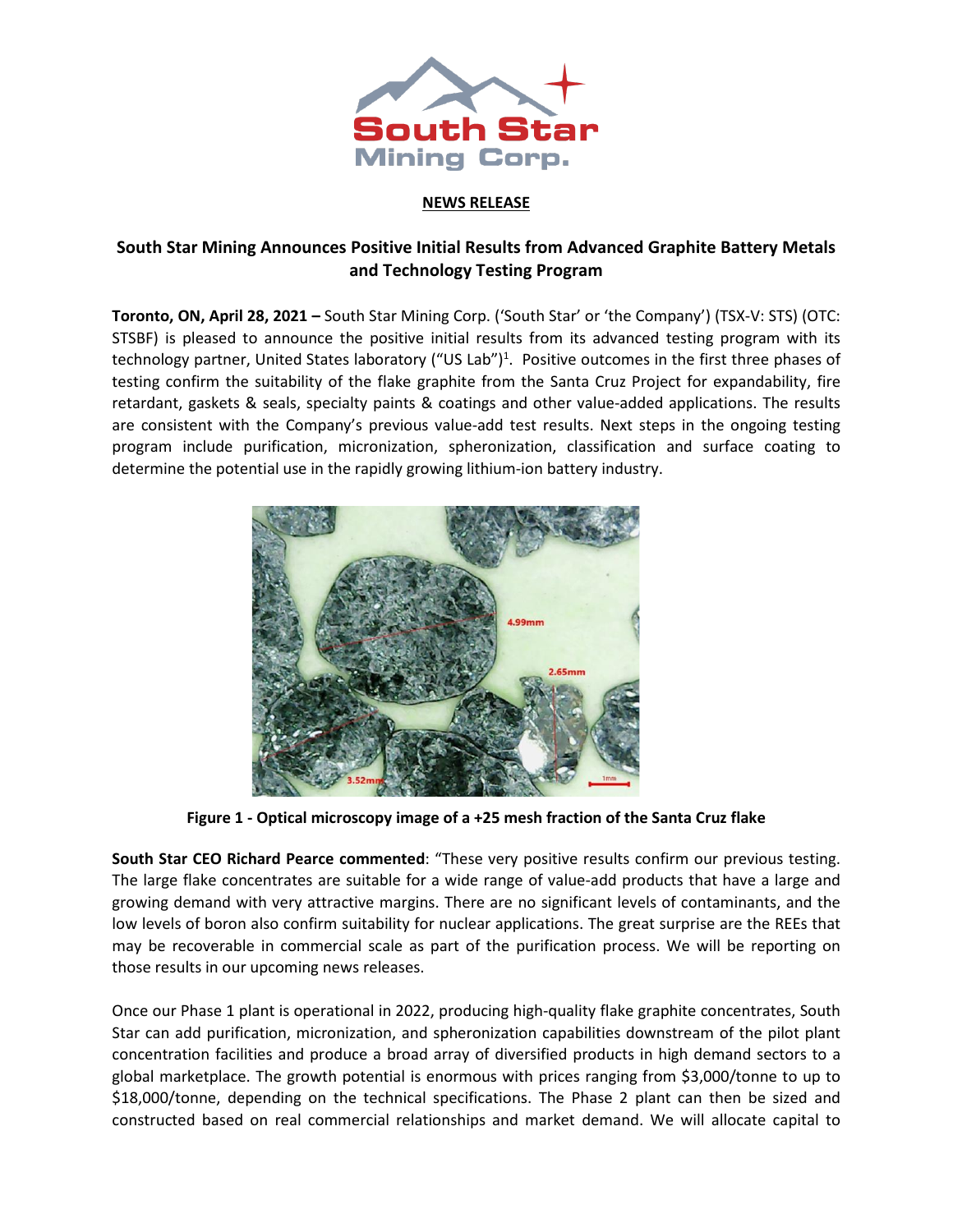provide strong returns for investors, produce quality value-add products for a growing market and scale intelligently while also mitigating risks.

As part of the scope of the ongoing advanced testing program, South Star will continue to improve our understanding of our inherent material characteristics and then set up a commercial plan that maximizes our pricing and profits across our entire basket of products. With one of the highest percentages of large and jumbo flake deposits (63% >80 mesh) of any projects in our peer group, we will be able to produce significant volumes of the value-add products for decades to come. Unlike most other metals, our large and jumbo flake products come off the concentration line first because they float so well. The testing confirms standard, low-cost expandability process with no extra steps or speciality treatments for intercalation. This will allow South Star to have greater profitability, operational flexibility, and a wide range of value-add, high-margin products in underserved and growing market sectors."

<sup>1</sup>United States laboratory ("US Lab") specializes in advanced graphite materials and value-add testing for battery and non-battery applications. The US Lab company name has not been published for the purposes of preserving a *commercial advantage to South Star in the marketplace.*

### **Material Characterizations**

The Santa Cruz +50 mesh and +80 mesh concentrates were characterized for the key physiochemical properties. Key characteristics are presented in **Table 1**. Classic shaping and form factures for our concentrate are provided in **Figure 1**.

| <b>Sample</b>               | Tap Density, g/cm3 | <b>Apparent Density,</b><br>a/cm3 | Particle size,<br>mean, microns |  |
|-----------------------------|--------------------|-----------------------------------|---------------------------------|--|
| <b>Bulk Concentrate</b>     | 0.53               | 0.25                              | 62.3                            |  |
| P80 mesh cut of Concentrate | 0.50               | 0.34                              | 331.6                           |  |
| P50 mesh cut of Concentrate | 0.57               | 0.40                              | 554.8                           |  |

**Table 1 - Physiochemical Characteristics of Bulk Concentrate and P50 and P80 Fractions in Santa Cruz Concentrate of 95.33 wt.% C Concentrate Grade Purity Level**

Seventy-five-element solid ICP analysis on the concentrate samples revealed no deleterious elements in any of the raw samples including a very low measurement of 1.8 ppm for Boron. This low level of Boron confirms a previous laboratory analysis and is a key attribute needed to qualify graphite for nuclear industry uses. The ICP analysis also detected measurable levels of Scandium, Yttrium, Praseodymium, Neodymium, Gadolinium, Dysprosium, as well as several other rare earth elements (REEs) are presented in **Table 2**. As part of the purification testing program, it may be possible to concentrate and collect these elements in the waste stream, potentially adding a high-value by-product to South Star's processing flow sheet.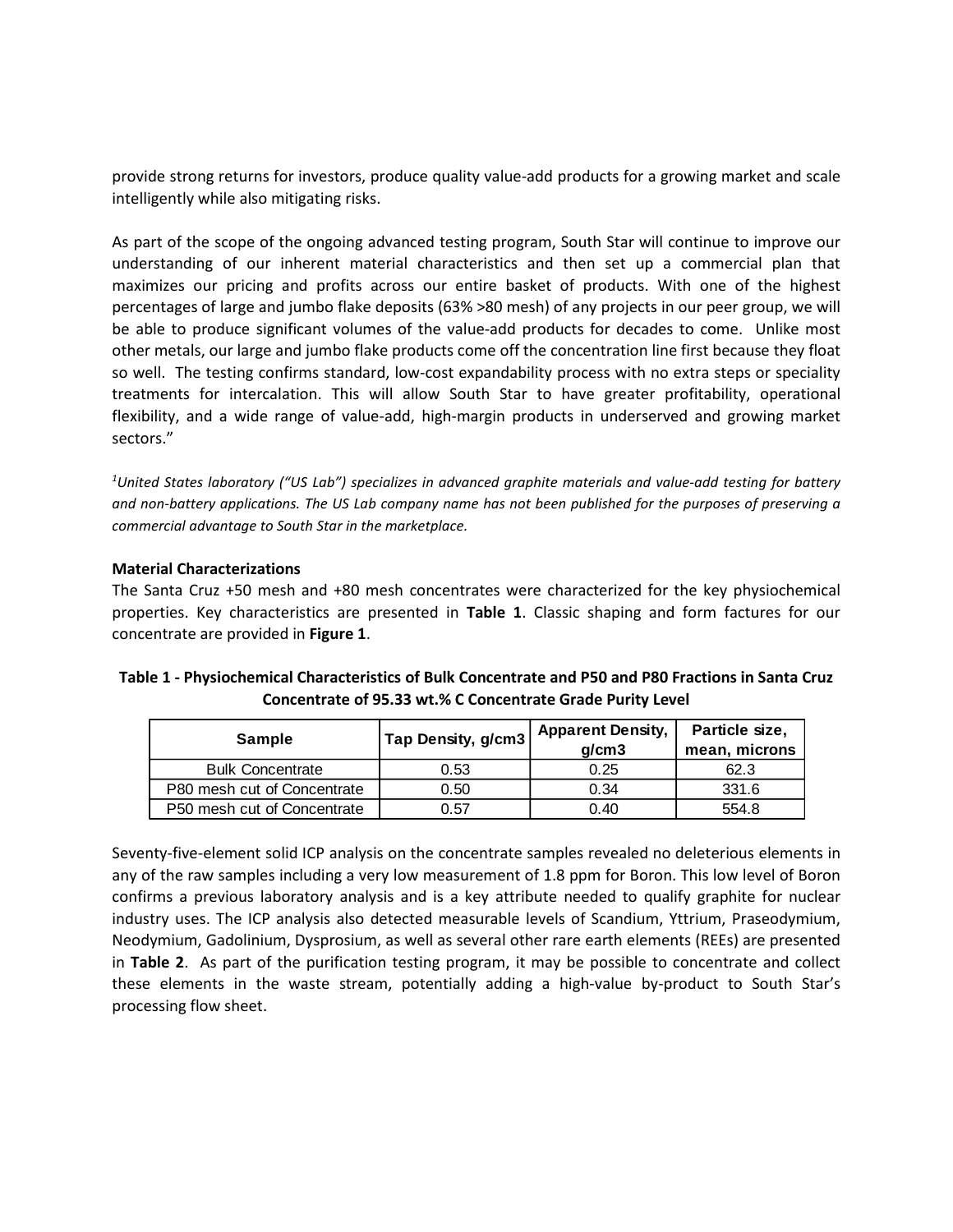

### **Table 2 - REEs from ICP Analysis of Santa Cruz Graphite Samples**

| IRare-earth element | Sc (Scandium) | Y (Yttrium)  | La           | Ce (Cerium) | Pr             | Nd           | Sm          | Eu            |
|---------------------|---------------|--------------|--------------|-------------|----------------|--------------|-------------|---------------|
|                     |               |              | (Lanthanum)  |             | (Praseodymium) | (Neodymium)  | (Samarium)  | (Europium)    |
| Concentration, ppm  | 0.65          | 1.4          |              | 20          | 0.22           | $1.1\,$      | 0.05        | 0.1           |
|                     |               |              |              |             |                |              |             |               |
| Rare-earth element  | Gd            | Tb (Terbium) | Dy           | Ho          | Er (Erbium)    | Tm (Thulium) | Yb          | Lu (Lutetium) |
|                     | (Gadolinium)  |              | (Dysprosium) | (Holmium)   |                |              | (Ytterbium) |               |
| Concentration, ppm  | 0.26          | 0.05         | 0.31         | 0.05        | 0.05           | 0.05         | 0.05        | 0.05          |

## **Expandability Testing of Concentrates**

.

The Santa Cruz +50 mesh and +80 mesh concentrates were tested for expandability utilizing an industry standard chemical intercalation and heating to 950°C. -Post-expansion analysis indicated an expansion coefficient average of 196.09 cm<sup>3</sup>/g and a BET Specific Surface Area ("SSA") of 56.97 m<sup>2</sup>/g for the +50 mesh samples (Figure 2) and an expansion coefficient average of 264.29 cm<sup>3</sup>/g and a BET SSA of 99.09  $m^2/g$  for the +80 mesh samples (Figure 3). -These results demonstrate excellent suitability for use in expandable and expanded graphite products such as high temperature seals, gaskets and fire retardants. With various size cuts yielding different expansion results, the Company will be able to produce intercalated graphite with tunable purity and expansion properties for a variety of potential customers in multiple market segments from fire retardants to foams, gaskets and seals.

### **Figure 2 – +50 Mesh Expanded Graphite**

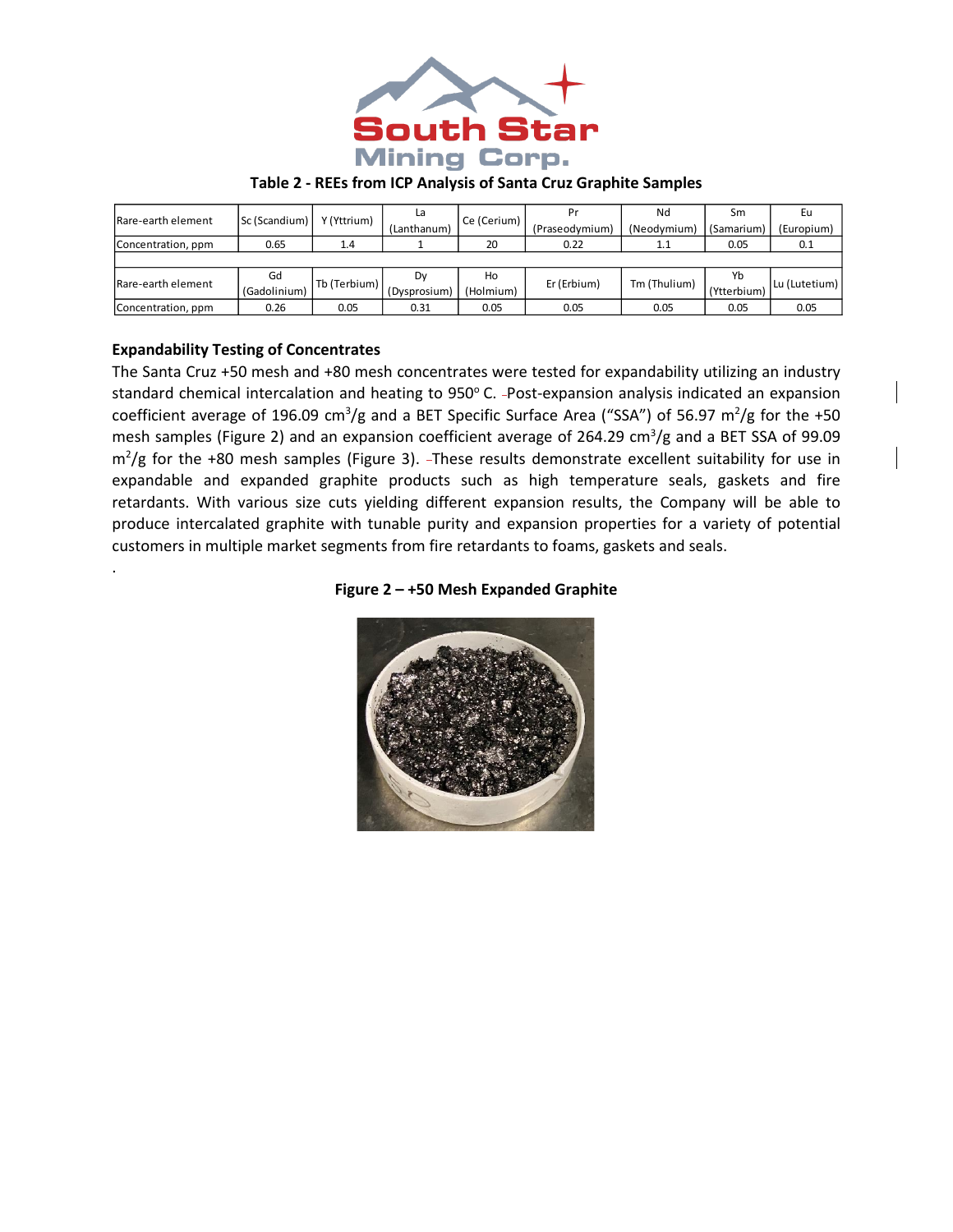

#### **Figure 3 – +50 Mesh Natural & Expanded Graphite**

**Figure 4 – +80 Mesh Natural & Expanded Graphite**



Additional expandability tests/data of concentrate and purified graphites will be released when completed, as part of the current testing program.

### **Expandable (Intercalated) Graphite**

Due to the layered structure of graphite, small molecules can be introduced between the carbon layers (intercalation). Under the influence of heat the layers separate like an accordion, and the graphite flakes expand. Depending upon the grade of material, expansion can commence at as low as 180°C (Start Temperature) and can occur suddenly and rapidly. The final volume can be several hundred times greater than the initial volume of flake.

Expandable graphite is a high value-add product that has a wide range of applications due to the thermal and electrical conductivities, soft and ductile nature while extremely resistant to attack from high temperatures, corrosive chemicals, compression or radiation. Uses include heat sinks, high temperature gaskets and seals, fire retardants, paints and coatings, and fillers in chemically resistant composites, amongst others.  $-$ It is widely used in automotive, petrochemical, chemical, nuclear,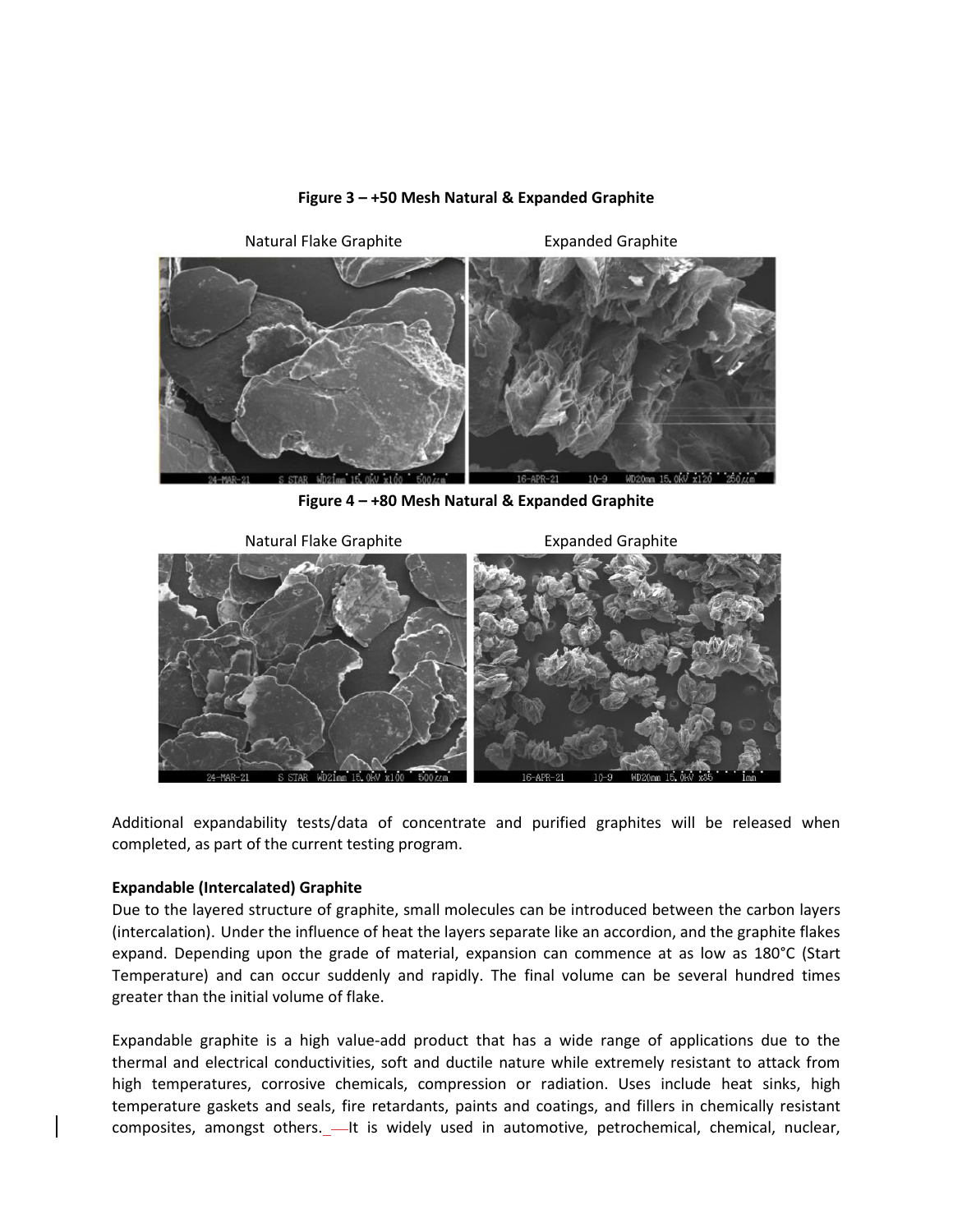

electronics, metal castings and building industries. Prices can range from USD thousands to tens of thousands, depending on the technical specification, purity and added value, when compared to traditional graphite.

### **About South Star Mining Corp.**

South Star Mining Corp. is focused on the selective acquisition and development of near-term production projects in Brazil. South Star is driven to create fundamental value in the battery metals sector for clients and investors with real projects that have strong intrinsic financial and operating metrics, and that can be profitable throughout the resource cycle. South Star has an experienced executive team with a strong history of discovering, developing, building and operating profitable mines in Brazil.

The Santa Cruz Graphite Project ("the Project"), located in Southern Bahia, is the first of a series of battery metals projects that will be put into production. Brazil is the second-largest graphite-producing region in the world with more than 80 years of continuous mining. The Project has at-surface mineralization in friable materials, and successful large-scale pilot plant testing (>30t) has been completed. The results of the testing show that approximately 65% of Cg concentrate is +80 mesh with good recoveries and 95%-99% Cg. With excellent infrastructure and logistics, South Star is carrying its development plan towards Phase 1 production projected in Q4 2022, pending financing.

South Star is committed to a corporate culture, project execution plan and safe operations that embrace the highest standards of ESG principles based on transparency, stakeholder engagement, on-going education and stewardship. To learn more, please visit the Company website at [http://www.southstarmining.ca.](http://www.southstarmining.ca/)

*This news release has been reviewed and approved by Richard Pearce, P.E., a "Qualified Person" under National Instrument 43-101 and President and CEO of South Star Mining.*

On behalf of the Board,

Mr. Richard Pearce Chief Executive Officer

**For additional information, please contact:**

**CHF Capital Markets** Cathy Hume, CEO **Phone:** 416-868-1079 x251 **Email:** [cathy@chfir.com](mailto:cathy@chfir.com)

Mr. Dave McMillan Chairman Email: [davemc@telus.net](mailto:davemc@telus.net)

**Twitter:** <https://twitter.com/southstarmining>